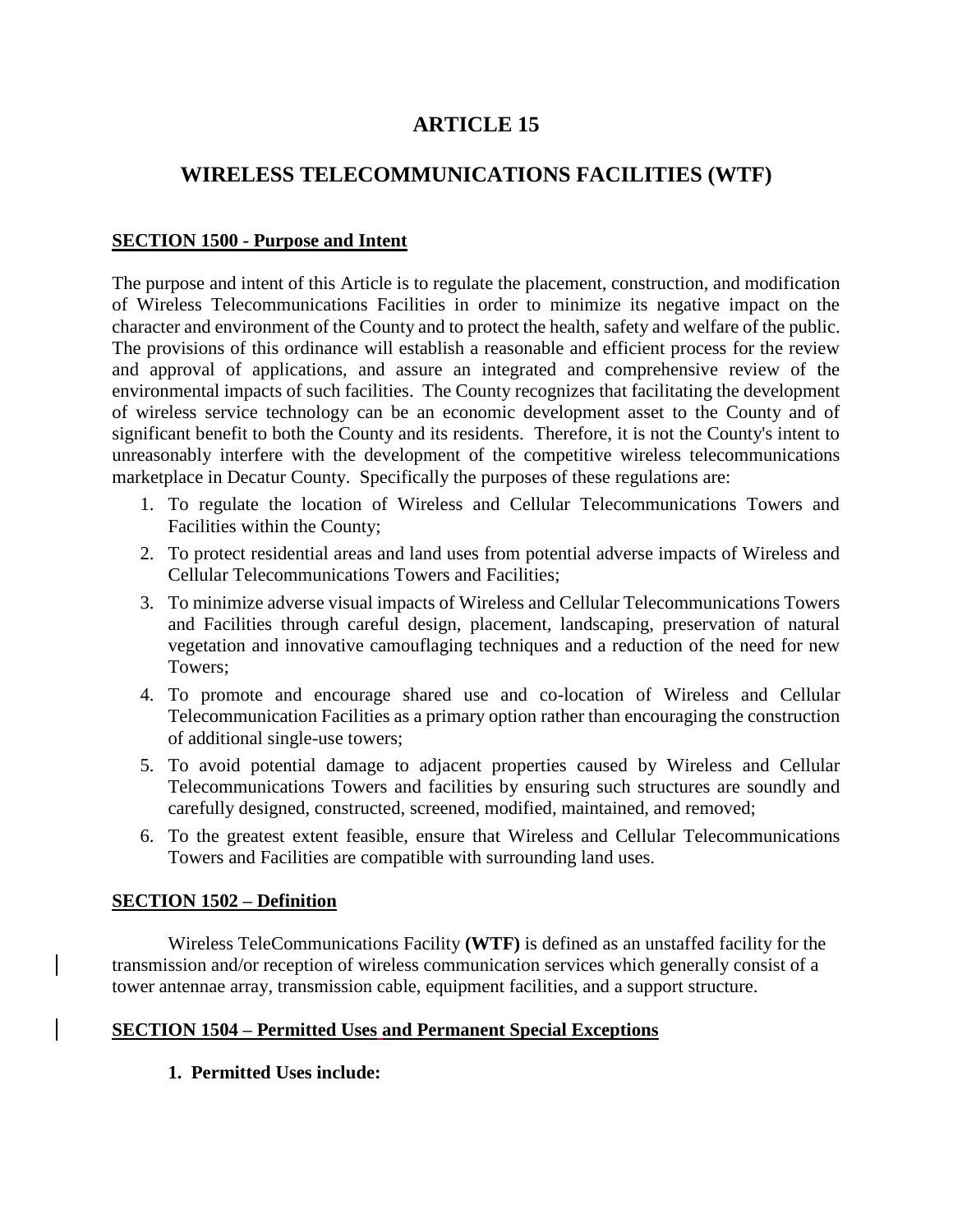A. Co-location is a permitted use if: The placement of antennae array, is located on a legally existing or previously approved WTF, a previously constructed broadcast tower, or an existing communications tower where the engineering specifications of the tower permit the placement of antennae array without an increase in the height of the tower.

B. Attached Wireless TeleCommunications Facilities is a permitted use if: The placement of antennae array is integrated within another existing structure and no more than 15 feet height increase is required to the existing structure.

C. Replacement of a legal, existing WTF, Support Structure, or Antennae Array is a permitted use if it is replaced with a similar facility of equal or smaller size, and subject to the application procedures and general requirements of this Ordinance.

D. Placement of antennae array or WTF as permitted under Zoning Districts B-3, I-1, and I-2 of the Decatur County Zoning Ordinance, and as permitted as a Permanent Special Exception when authorized by the Decatur County Board of Zoning Appeals in Zoning District A-2 and B-2 pursuant to Decatur County Zoning Ordinance.

### **SECTION 1506 – Exemptions**

The following Wireless TeleCommunication Facilities are exempt from the provisions of this ordinance: Federal, State, and County government agencies; police, fire, ambulance and other emergency dispatch; F.M. and Private Business Band, amateur (ham) radio; antennas used solely for residential household television and radio reception and satellite dishes measuring two meters or less in diameter.

### **SECTION 1508 – Conditions of Approval**

A. All WTF and Support Structures shall be designed for and constructed in accordance with the provisions for co-location.

B. Applicants agree to make a good faith effort on terms consistent with general industry standards to accommodate requests for co-location that originate from a provider, WTF owner, or from the planning department.

C. Property owners or their agents shall accept and accommodate the provisions for co-location prescribed by this ordinance and shall agree to the renting or leasing of space on a Support Structure or WTF for co-location at a fair market price and without discriminatory terms.

D. Upon completion of the Support Structure or WTF, owners and operators of the Support Structure or WTF agree to make a good faith effort to accommodate co-location (placement of additional antennae arrays) in a timely manner, including the WTF or Antennae Arrays proposed by other service providers.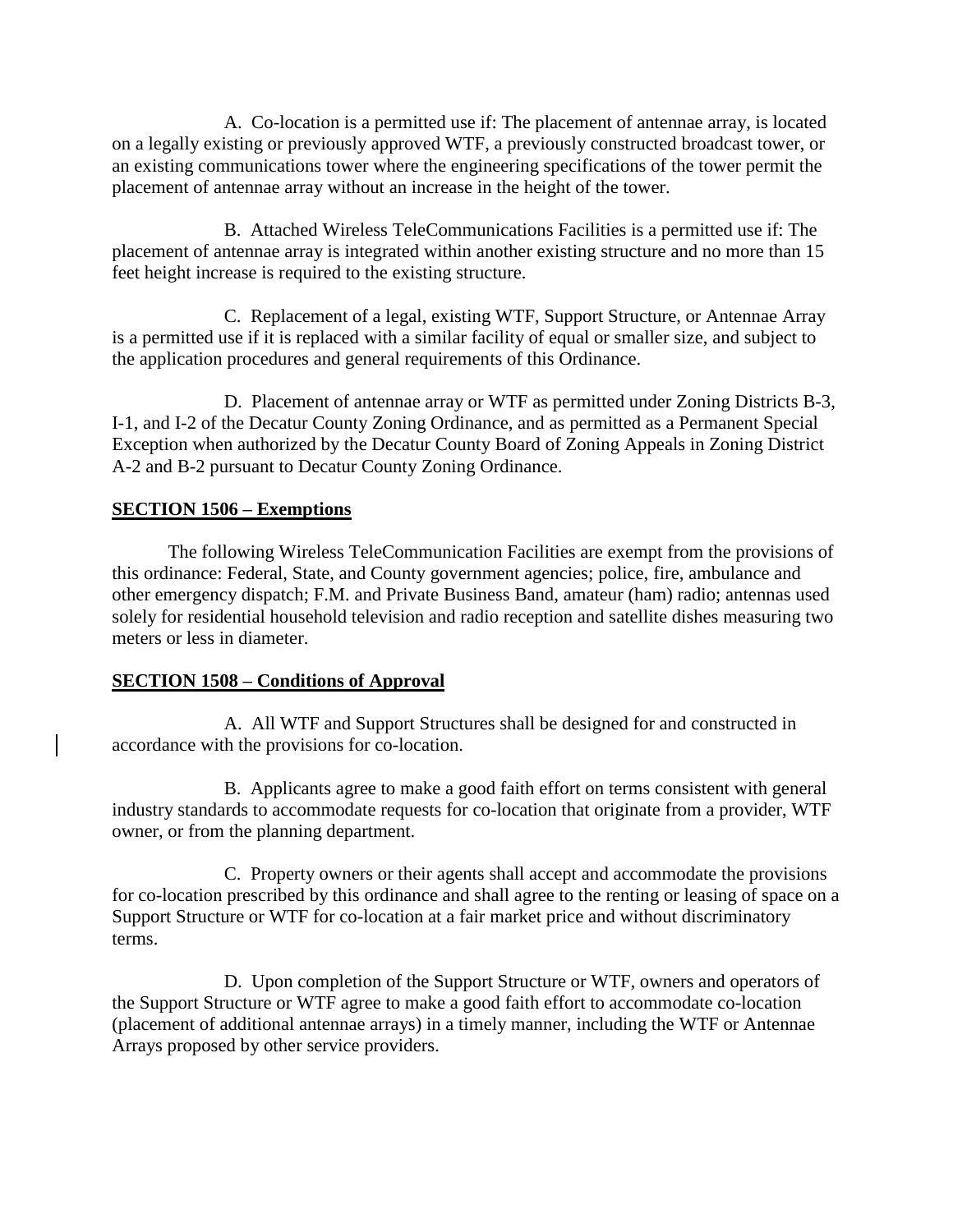E. No approval for a WTF or Support Structure shall become valid until authorization or a written statement of no objection has been obtained from all relevant federal, state and local agencies with regulatory authority and submitted to the Decatur County Planning and Zoning Office.

### **SECTION 1510 – General Requirements**

The following requirements apply to all WTF that are erected or placed within the Decatur County jurisdictional area after the effective date of this Ordinance:

A. For each application, the property owners, WTF owners, and wireless communications service providers shall be considered co-applicants and shall be jointly and severally subject to the provisions of this ordinance.

B. Each permit application for placement of a WTF, WTF Support Structure or Antennae Array shall be accompanied by the following:

(1) An Application, Rezoning Application, or Variance Application form with original signatures from the property owners, service providers, and tower owners.

(2) A written statement with illustrations that describe the proposed WTF and facilities including the type of construction, tower height, and provisions for co-location.

(3) A listing of all existing and proposed WTF facilities with specifications for all WTF from the center of Decatur County and for a distance of fifteen (15) miles in each direction. Each named WTF facility shall include information on facility capacity for co-location, the height and type of each facility, and the coverage patterns and types of service provided for each existing or proposed WTF facility.

(4) A Site Plan which is comprised of a scaled drawing setting forth property lines, distances, existing site improvements/buildings/structures, existing or proposed roadways and easements, proposed WTF location, and proposed landscaping.

(5) A Visual Impact Analysis that includes current photographs of manmade or natural features adjacent to the WTF and a photographic presentation that depicts current site conditions with a super-imposed image of the proposed facility to demonstrate the anticipated views and the facility upon its completion.

(6) A copy of the Facility Maintenance and Removal Agreement signed by all applicants that binds the applicants and all successors in interest to properly maintain and/or remove the facility upon abandonment in compliance with the terms of this Ordinance.

(7) Decatur County shall not authorize the placement of any WTF or Support Structure unless Decatur County obtains an indemnification from the applicants that releases Decatur County from all liability arising out of the construction, operation, removal or repair of a WTF or antennae array. Parties to the Wireless Communications Agreement agree to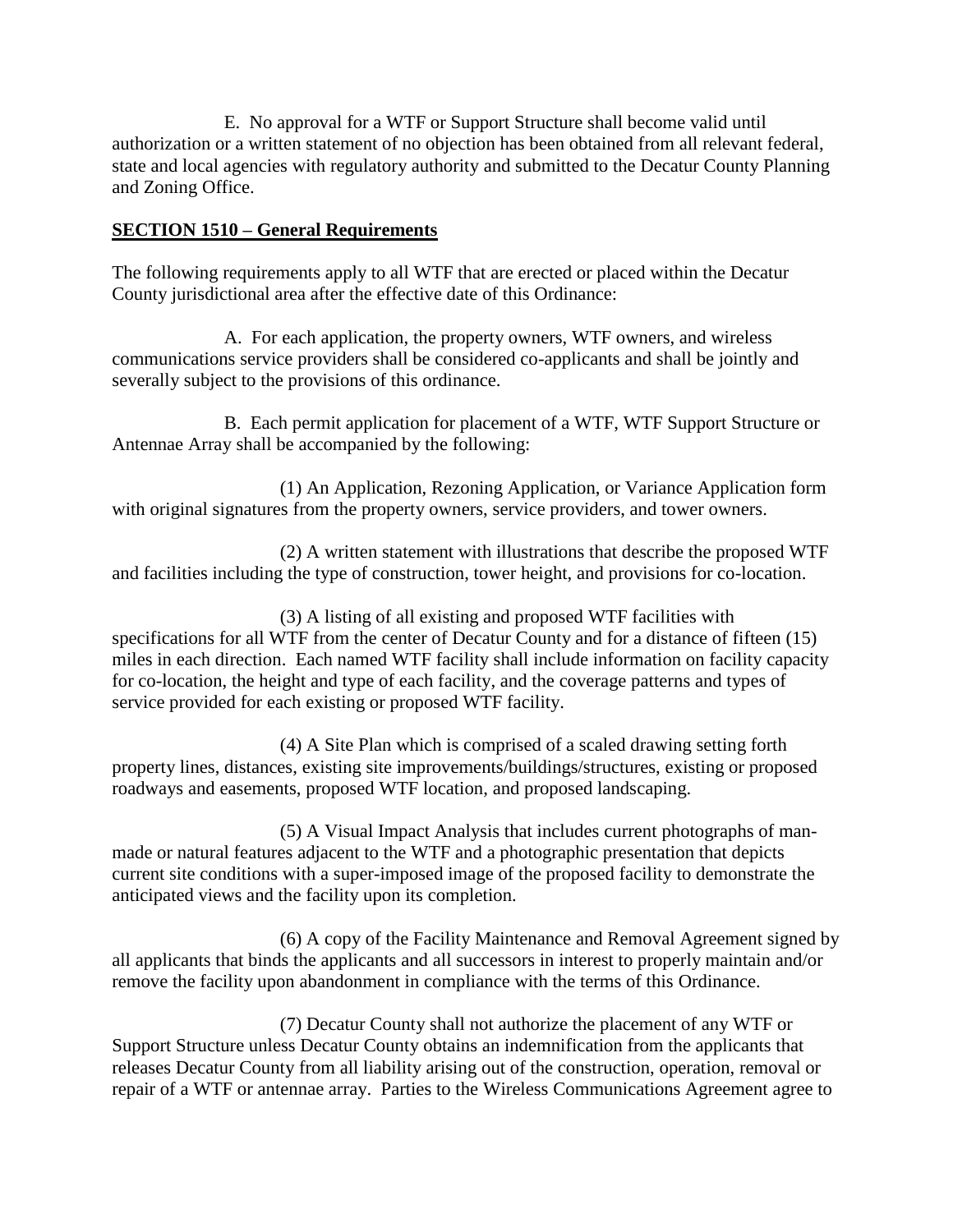not sue or seek any monies or damages from Decatur County; to indemnify and hold harmless Decatur County, its elected/appointed officials, agents, servants and employees from all claims, demands or causes of action along with the resulting losses, expenses, costs, attorney fees, liabilities, damages, orders, judgments and decrees which arise out of or result from a Wireless Communication Facility owner, operator, agent, employee, or servant for negligent acts, errors or omissions.

(8) A policy of insurance maintained with a reputable company that insures the WTF or Support Structure with minimum and adequate insurance coverage for liability, bodily injury, and property damage for the entire period the WTF is in existence. Decatur County shall be named as an additional insured on the policy. A certificate of insurance shall be submitted verifying the insurance coverage at the time the application is made. Failure to maintain insurance coverage shall be a violation of this Ordinance.

(9) Each application for placement of a WTF or Antennae Array shall be subject to Co-Location Review as set forth in this Ordinance.

C. Each WTF that is approved for construction under this Ordinance shall be required to have the ability to co-locate four (4) or more facilities.

## **SECTION 1512 – Performance / Construction Standards**

A. A perimeter fence at least Eight (8) feet in height shall be installed to contain the WCF and all accessory structures and/or facilities.

B. Security lighting is not required. If security lighting is installed, it shall be confined to accessory structures and shall be directed downward to minimize glare or intrusion onto adjoining properties. No WTF, Support Structures or Antennae Array that require illumination shall be permitted.

C. Any landscaping that is installed shall be properly maintained or replaced to maintain a presentable appearance for the structure.

D. Off-premise or advertising signage is prohibited. Each WTF or Support Structure shall have identification signage that states the name of the facility owner and a Twenty-four (24) hour emergency telephone number.

E. Attached WTF shall be appropriately integrated with or within existing structures with due consideration given to siting/placement, color, camouflage, size and type of construction. Attached WTF shall be designed to minimize visual impact and Antennae Arrays shall not exceed the height of the existing structure by more than fifteen (15) feet.

F. Noise producing equipment shall be insulated to guarantee no increase in noise to surrounding areas to the WTF. Backup generators, if utilized, shall only be operated during power outages and for testing and maintenance purposes.